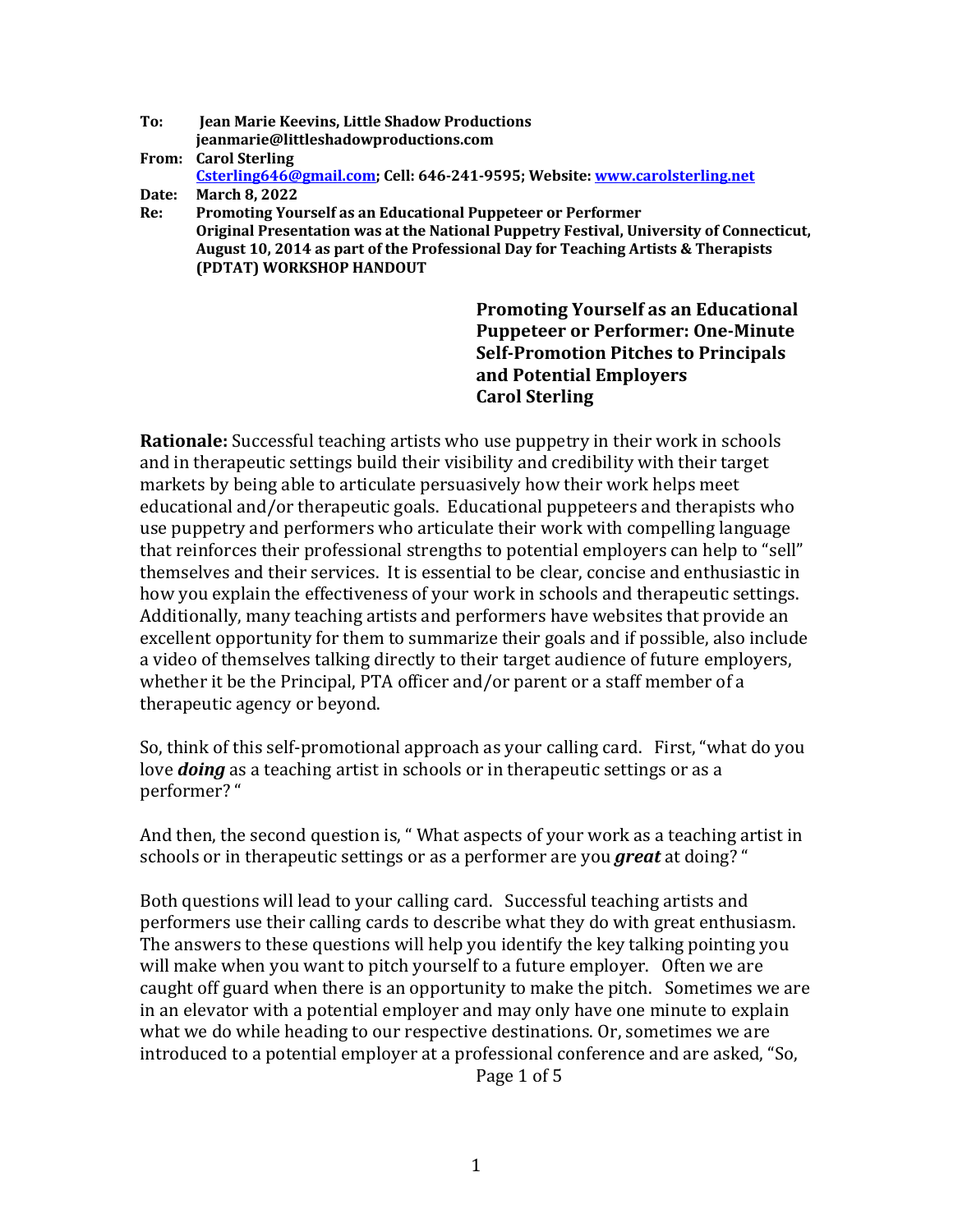what is it that you do in schools?" Or you may have a website that is the perfect spot for you to include a one-minute video pitching yourself and your services.

The goal of this workshop is to help you prepare for professional and networking opportunities that present themselves (or that you initiate) to answer that question with persuasive and compelling language and, most important of all, enthusiasm. The result will hopefully help to build and expand your work as a teaching artist and performer. And, in so doing, it will strengthen your confidence the next time someone says, " So, what is it that you do with puppetry and young people? " And after your pitch, hand him/her your real calling card with your contact information. Good luck!

## LET'S GET STARTED

**Step 1-** Decide what your one-minute pitch will be: **Option A: Develop a one-minute "elevator" pitch, or Option B: Develop a one-minute direct talk to a simulated (or real) video** camera summarizing why a school or agency should hire you.

**Step 2- Turn to a partner.** (60 seconds for each person.) **Total: Two minutes.** 

Introduce yourself and tell him/her what kind of work you do as a teaching artist in schools or in therapeutic settings and/or as a performer and which one-minute pitch you will develop.

# **Step 3**

# **Option A- Prepare a One Minute Elevator Pitch (5 minutes)**

**Write down** answers to the following questions for a **one minute-elevator pitch** (60 seconds) with a potential employer.

If you are a teaching artist who works in schools and/or in therapeutic settings or you are a performer who does puppet shows for school assemblies, respond to these questions: 

- 1) What do you *love doing* in schools?
- 2) What aspects of your work are you *great* at doing?
- 3) How does your work help meet the Common Core Curriculum Standards or Learning Differences in young people? Give an example.

OR

## **Option B-** Prepare a One-Minute Direct Talk to Simulated Camera (Same 5) **minutes)**

Write down answers to the questions noted below which would summarize why the school or agency should hire you. (Note: The statement can also be posted on a website or can serve as an opening presentation at a professional conference, school meeting, PTA event where you are introducing yourself.)

1) **Introduce** yourself and what you do.

Page 2 of 5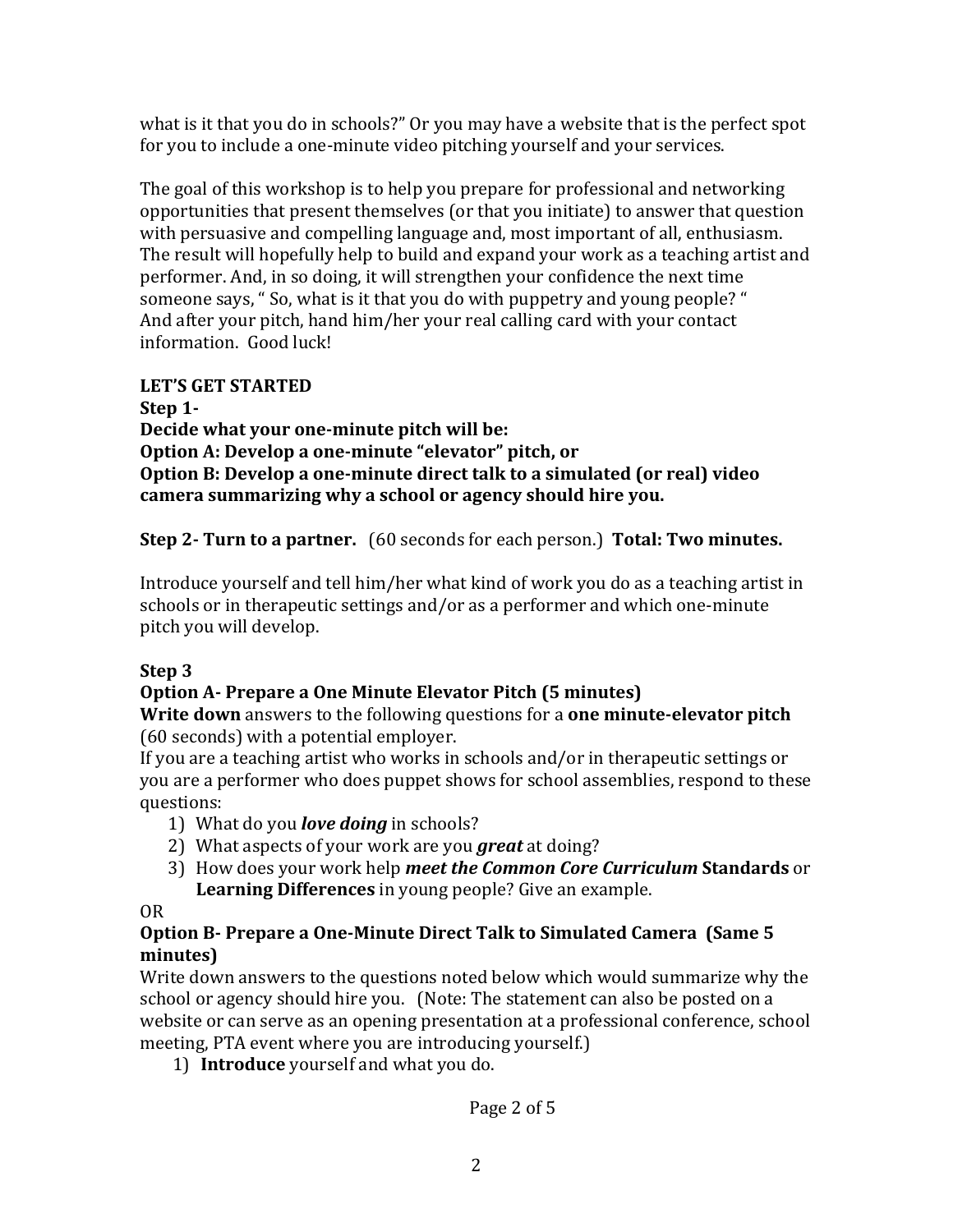- 2) What are your **goals** when you work in schools?
- 3) How do you align your puppetry activities with the **Common Core Curriculum Standards** and/or meet the needs of young people with **learning differences**? Give example.
- 4) Upbeat sign off and **how** to **contact** you.

**Step 4- Share the pitch with each other.** One person shares his/her one-minute pitch with his/her partner. Other person takes notes, if desired. (One minute.) When finished, other person shares his/her one-minute pitch. (One minute). **(Total: Three minutes)**

### **Step 5-** Critique the pitch. (Total: Two minutes for each).

Criteria for a pitch: Did the pitch articulate persuasively how his/her work helps to meet educational and/or therapeutic goals, and/or reaches young people with learning differences?

1) What did you **like** about the one-minute elevator pitch or direct talk to the camera? 

2) If the teaching artist could do it **over again**, what do you recommend that would make the pitch even **stronger?** 

**Step 6**- If time permits, request volunteers to share their pitch with the entire group to be followed by critique.

 $Q & A$ 

#### **Bibliography:**

Bernier, Matthew and Judith O'Hare. Puppetry in Education and Therapy: **Unlocking Doors to the Mind and Heart.** Indiana: Authorhouse, 2005.

Addendum:

- A. If you had more time for your pitch, think about preparing concise responses to the following question:
- 1) How does your work help the school and classroom teacher prepare students to meet the Common Core Standards in Language Arts/Social Studies/Science/Health, etc.?
	- a. Tip: Google website for state and/or county or local school and click on **Curriculum Standards for Grades K-12.** Become familiar with the grades you want to work with. As an example, I selected Grade 3 Standards for **Language Arts**, which emphasizes the importance of reading, writing, speaking, listening and thinking. I focused on this grade level because puppetry is a popular strategy in the early grades. I selected the **speaking** standards and noted that Standard 1 states: **Students will read, write, listen and speak for information and understanding.** And under this standard it provided a

Page 3 of 5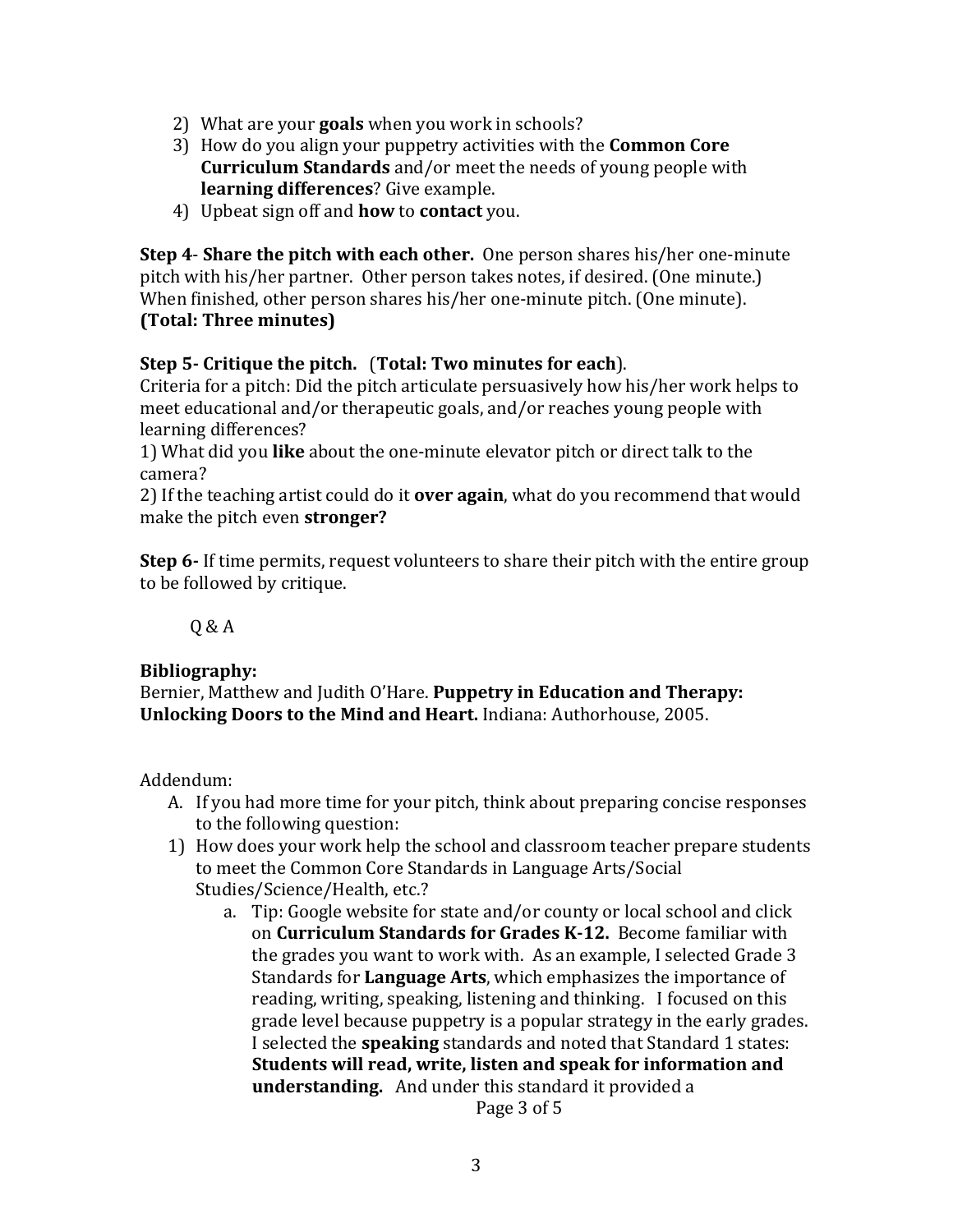- b. grade-specific performance indicator that included: *Describe a problem and suggest one or more solutions.* I developed a puppetry skit that addresses the performance indicator. I divided the class into pairs and gave each pair a card which said, "**Create a one** *minute skit where one puppet tries to be helpful to the other* puppet in one of the following areas: traffic safety, getting to sleep, good manners, good study habits, dental care, eating healthy food, *etc.* " (Each pair had a different area to be helpful.) This activity **provided the evidence that students are describing a problem and suggesting one or more solutions.**
- c. To build on this idea, think about developing specific lesson plans that demonstrate how the puppetry activities you do with students will address specific standards, performance indicators for grades you **want to teach as well as the concepts to be taught** that will bring the curriculum alive. Share these **sample lesson plans** when you meet with school staff and/or include on your website. Include puppetry activities that demonstrate that you are building strong content knowledge for each subject.

**E.g., English/Language Arts** 

**d.** Example #1-Share a sample lesson plan on how students can strengthen communication skills. I.e., **develop a 3-minute puppet skit emphasizing the key ideas in story creation with beginning,** middle and end. Demonstrate how these activities foster oral **expression, writing and thinking skills.** 

Example #2-Share a sample lesson plan on how your work encourages close reading to determine what the text says explicitly and to make logical inferences from it. Demonstrate how your students create puppet skits that cite specific textual evidence to support conclusions drawn from the text.

**E.g., Social Studies**

Example #1-(Older grades) Share a sample lesson plan in American History. **Demonstrate how your students create puppets skits that** use evidence and cite specific examples of deliberation and responsible citizenship in a democratic republic.

Example #2- Share a sample lesson plan on how students strengthen their understanding of other perspectives and cultures. **Demonstrate** how your students create puppet skits that are based on texts recommended by the school and/or classroom teacher.

- 2) How do your "hands-on" workshops encourage imaginative artistic solutions while strengthening student creativity and self-expression?
- 3) How does your work generate motivation and excitement in the curriculum?
- 4) How does your work strengthen student skills in working independently and In small groups?

Page 4 of 5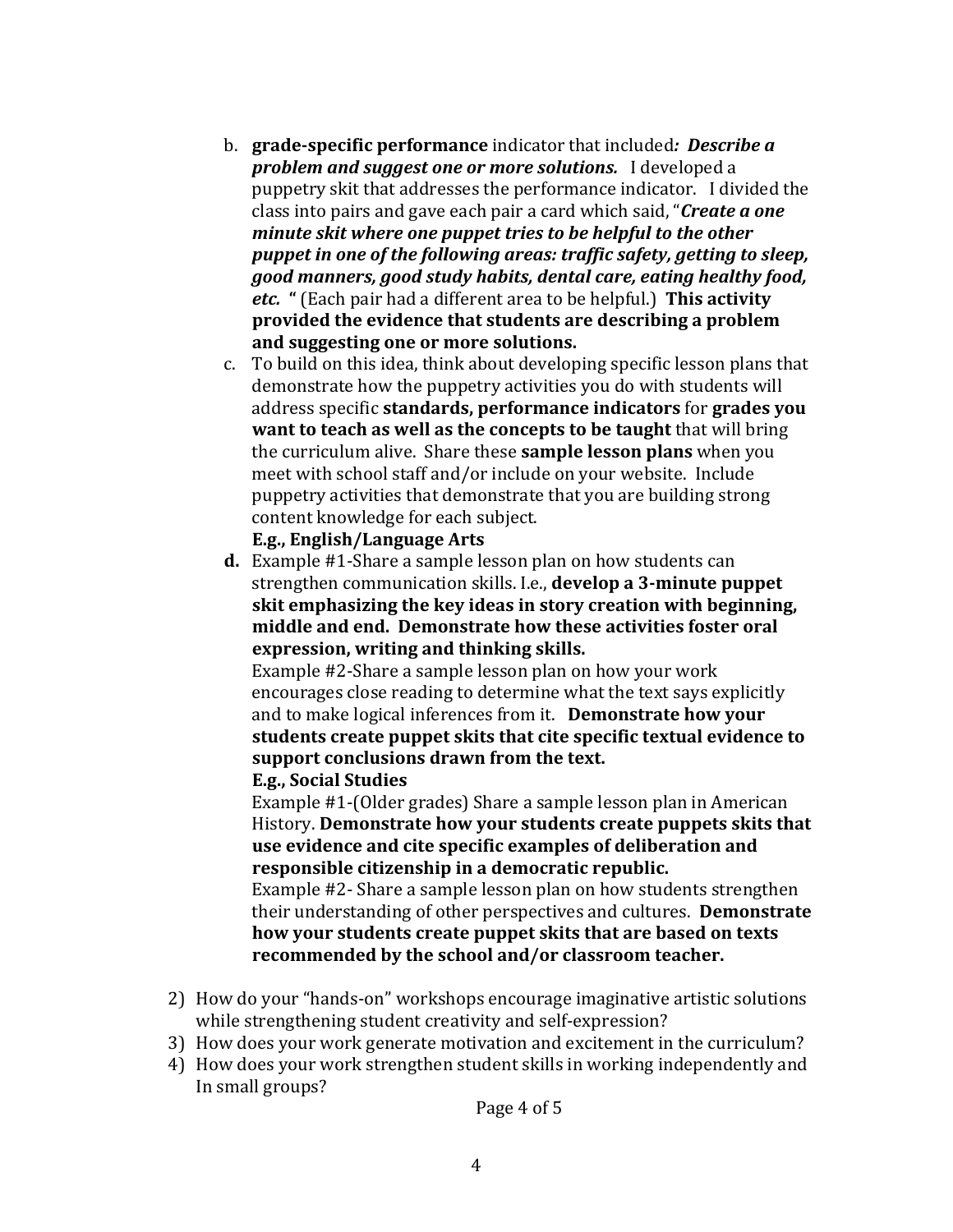- 5) How does your work strengthen students' communication skills in reading, writing, listening, sequencing, observing, comprehending and interpreting text?
- 6) How does your work incorporate music and movement?
- 7) How does your work encourage inquiry-based learning?
- 8) How does your work help students learn how to constructively critique each other 's puppet skits?
- 9) How does your work strengthen rapport with the classroom teacher? With the school principal? With the PTA? With other colleagues in the school? With colleagues at the agency?
- 10) How does your work strengthen student workforce and college preparation skills, e.g., creative and critical thinkers, problem solvers, ability to analyze, information, use of technology, productive habits of mind, i.e., focus attention on task, perseverance, ability to meet deadlines, etc.
- 11)How does your work strengthen social, emotional and physical development and different approaches to learning?
- 12) If you do puppet shows in school assemblies, how do they address curriculum needs of the school, especially in Language Arts/ Social Studies/Math/Science/Healthy Habits, etc.?
- 13) If you provide curriculum guides for your puppet shows, are they aligned with the Common Core Standards? If so, how?
- 14) Think about one human-interest story that reflects the impact of your work in schools. Reflect on other human-interest stories you can share when you meet with people who are in a position to hire you and/or recommend your services. Think of specific examples on the impact of your work on student skills in English/Language Arts, Social Studies, Math, Science, Nutrition, Health Habits, Teamwork, Social and/or Emotional Development of young people as well as working with special needs students, etc.
- 15) What evidence of evaluation and/or assessment of your work can you share? Any anecdotal comments and/or letters from Principals, Classroom Teachers, Children, PTA, etc. ?
- 16) In cooperation with the classroom teacher develop a test that reflects how your students mastered specific content based on your work. Also, develop an attitudinal questionnaire that demonstrates how students liked your workshops and/or puppet show. Use the results as evidence of your effectiveness in strengthening student knowledge, skills and attitudes.
- 17) In cooperation with the school staff, organize a public event where all members of the school community will be involved in seeing you and the great work you are doing on behalf of the educational puppetry community wherever you live! Continued success.

Think of an example of how the educational puppetry program you teach: Develops creativity

Helps the Child Express His Feelings

Helps the Child With a Reading Problem

Helps the Child with a Speech Problem